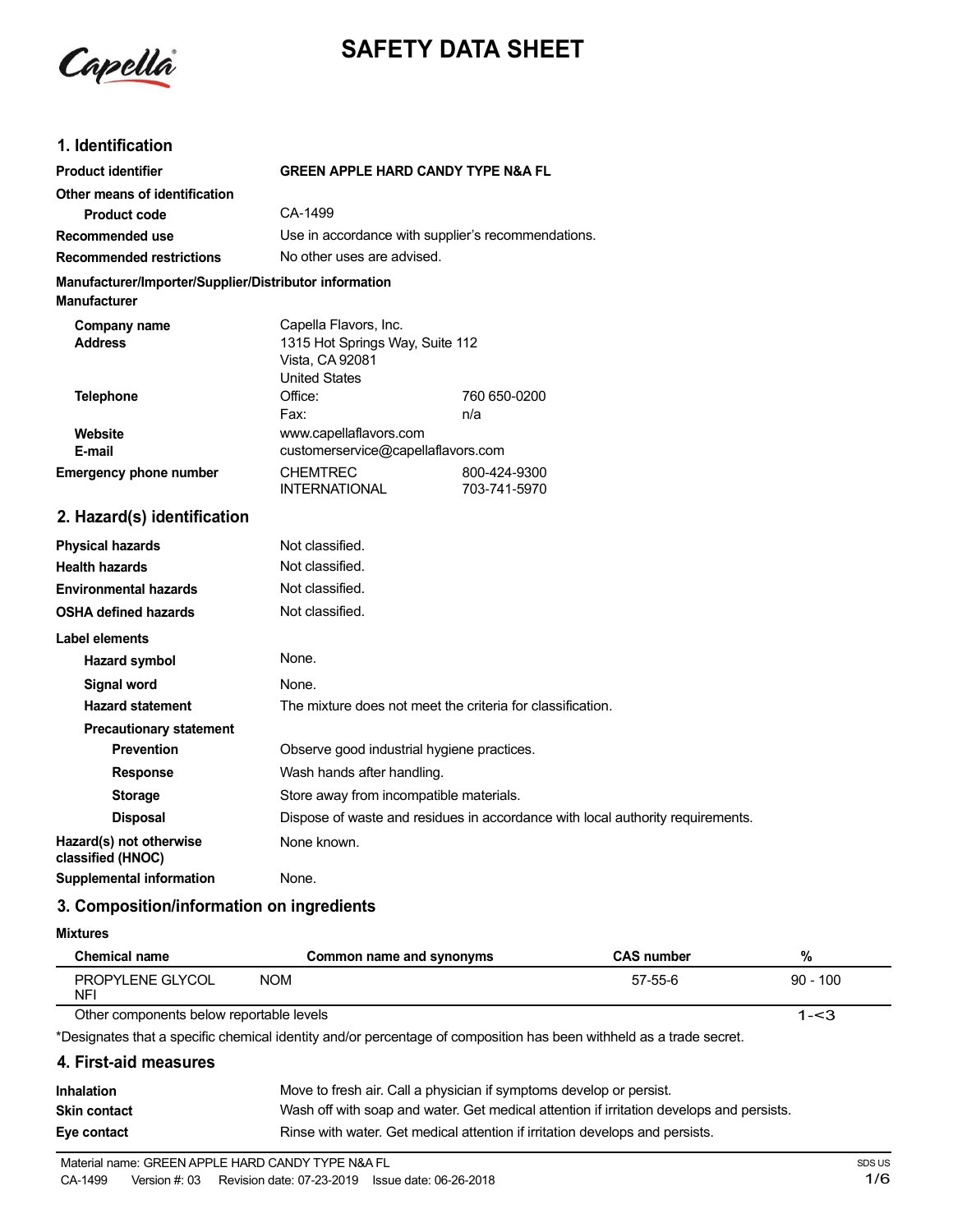| Ingestion                                                                    | Rinse mouth. Get medical attention if symptoms occur.                                                               |
|------------------------------------------------------------------------------|---------------------------------------------------------------------------------------------------------------------|
| <b>Most important</b><br>symptoms/effects, acute and<br>delayed              | Direct contact with eyes may cause temporary irritation.                                                            |
| Indication of immediate<br>medical attention and special<br>treatment needed | Treat symptomatically.                                                                                              |
| <b>General information</b>                                                   | Ensure that medical personnel are aware of the material(s) involved, and take precautions to<br>protect themselves. |
| 5. Fire-fighting measures                                                    |                                                                                                                     |
|                                                                              |                                                                                                                     |

| Alcohol resistant foam. Powder. Carbon dioxide (CO2).                                         |
|-----------------------------------------------------------------------------------------------|
| Do not use water jet as an extinguisher, as this will spread the fire.                        |
| During fire, gases hazardous to health may be formed.                                         |
| Self-contained breathing apparatus and full protective clothing must be worn in case of fire. |
| Move containers from fire area if you can do so without risk.                                 |
| Use standard firefighting procedures and consider the hazards of other involved materials.    |
| No unusual fire or explosion hazards noted.                                                   |
|                                                                                               |

#### **6. Accidental release measures**

| Personal precautions,<br>protective equipment and<br>emergency procedures | Keep unnecessary personnel away. For personal protection, see section 8 of the SDS.                                                                                                                                                               |
|---------------------------------------------------------------------------|---------------------------------------------------------------------------------------------------------------------------------------------------------------------------------------------------------------------------------------------------|
| Methods and materials for                                                 | Use water spray to reduce vapors or divert vapor cloud drift.                                                                                                                                                                                     |
| containment and cleaning up                                               | Large Spills: Stop the flow of material, if this is without risk. Dike the spilled material, where this is<br>possible. Absorb in vermiculite, dry sand or earth and place into containers. Following product<br>recovery, flush area with water. |
|                                                                           | Small Spills: Wipe up with absorbent material (e.g. cloth, fleece). Clean surface thoroughly to<br>remove residual contamination.                                                                                                                 |
|                                                                           | Never return spills to original containers for re-use. For waste disposal, see section 13 of the SDS.                                                                                                                                             |
| <b>Environmental precautions</b>                                          | Avoid discharge into drains, water courses or onto the ground.                                                                                                                                                                                    |
| 7. Handling and storage                                                   |                                                                                                                                                                                                                                                   |
| Precautions for safe handling                                             | Avoid prolonged exposure. Observe good industrial hygiene practices.                                                                                                                                                                              |

| <b>Treadulations</b> for said nanaming | Avoid proioriged exposure. Observe good industrial rivgiene praetices.                           |
|----------------------------------------|--------------------------------------------------------------------------------------------------|
| Conditions for safe storage,           | Store in tightly closed container. Store away from incompatible materials (see Section 10 of the |
| including any incompatibilities        | SDS).                                                                                            |

## **8. Exposure controls/personal protection**

#### **Occupational exposure limits**

The following constituents are the only constituents of the product which have a PEL, TLV or other recommended exposure limit. At this time, the other constituents have no known exposure limits.

#### **US. Workplace Environmental Exposure Level (WEEL) Guides**

| <b>Components</b>                         | Type                                                                                                                                                                                                                                                                                                                                                               | Value             | Form     |  |
|-------------------------------------------|--------------------------------------------------------------------------------------------------------------------------------------------------------------------------------------------------------------------------------------------------------------------------------------------------------------------------------------------------------------------|-------------------|----------|--|
| PROPYLENE GLYCOL<br>NOM NFI (CAS 57-55-6) | TWA                                                                                                                                                                                                                                                                                                                                                                | $10 \text{ mg/m}$ | Aerosol. |  |
| <b>Biological limit values</b>            | No biological exposure limits noted for the ingredient(s).                                                                                                                                                                                                                                                                                                         |                   |          |  |
| Appropriate engineering<br>controls       | Good general ventilation should be used. Ventilation rates should be matched to conditions. If<br>applicable, use process enclosures, local exhaust ventilation, or other engineering controls to<br>maintain airborne levels below recommended exposure limits. If exposure limits have not been<br>established, maintain airborne levels to an acceptable level. |                   |          |  |
|                                           | Individual protection measures, such as personal protective equipment                                                                                                                                                                                                                                                                                              |                   |          |  |
| Eye/face protection                       | Wear safety glasses with side shields (or goggles).                                                                                                                                                                                                                                                                                                                |                   |          |  |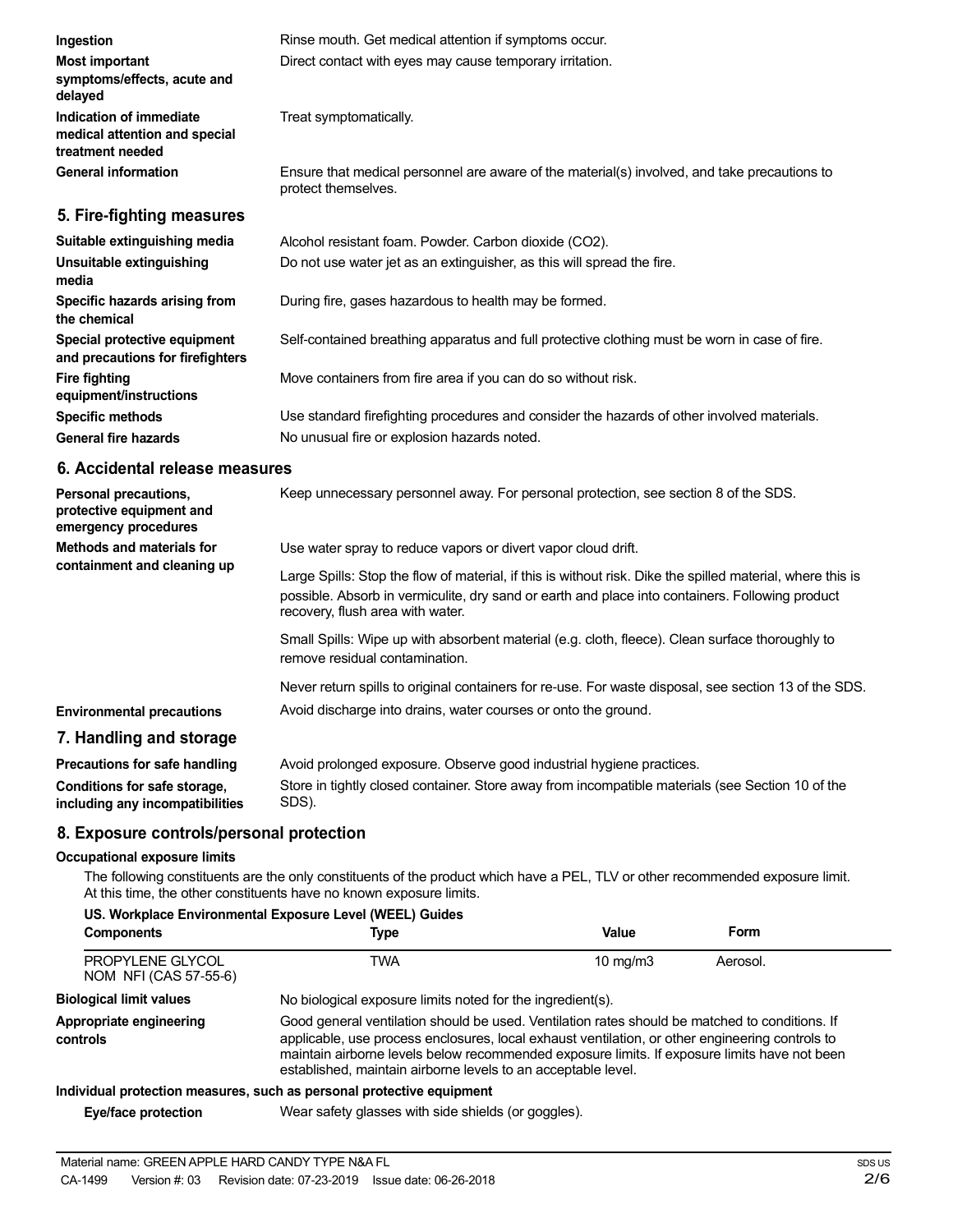| <b>Skin protection</b><br><b>Hand protection</b> | Wear appropriate chemical resistant gloves.                                                                                                                                                                                 |
|--------------------------------------------------|-----------------------------------------------------------------------------------------------------------------------------------------------------------------------------------------------------------------------------|
| <b>Other</b>                                     | Wear suitable protective clothing.                                                                                                                                                                                          |
| <b>Respiratory protection</b>                    | In case of insufficient ventilation, wear suitable respiratory equipment.                                                                                                                                                   |
| <b>Thermal hazards</b>                           | Wear appropriate thermal protective clothing, when necessary.                                                                                                                                                               |
| <b>General hygiene</b><br>considerations         | Always observe good personal hygiene measures, such as washing after handling the material<br>and before eating, drinking, and/or smoking. Routinely wash work clothing and protective<br>equipment to remove contaminants. |

## **9. Physical and chemical properties**

| Appearance                                        |                                                                                         |
|---------------------------------------------------|-----------------------------------------------------------------------------------------|
| <b>Physical state</b>                             | Liquid.                                                                                 |
| <b>Form</b>                                       | Liquid.                                                                                 |
| Color                                             | Not available.                                                                          |
| Odor                                              | Not available.                                                                          |
| <b>Odor threshold</b>                             | Not available.                                                                          |
| pH                                                | Not available.                                                                          |
| Melting point/freezing point                      | -74.2 $\degree$ F (-59 $\degree$ C) estimated                                           |
| Initial boiling point and boiling<br>range        | 370.76 °F (188.2 °C) estimated                                                          |
| <b>Flash point</b>                                | > 200.0 °F (> 93.3 °C) Closed Cup                                                       |
| <b>Evaporation rate</b>                           | Not available.                                                                          |
| Flammability (solid, gas)                         | Not applicable.                                                                         |
| Upper/lower flammability or explosive limits      |                                                                                         |
| <b>Flammability limit - lower</b><br>(%)          | Not available.                                                                          |
| <b>Flammability limit - upper</b><br>(%)          | Not available.                                                                          |
| Explosive limit - lower (%)                       | Not available.                                                                          |
| Explosive limit - upper (%)                       | Not available.                                                                          |
| Vapor pressure                                    | 0.17 hPa estimated                                                                      |
| Vapor density                                     | Not available.                                                                          |
| <b>Relative density</b>                           | Not available.                                                                          |
| Solubility(ies)                                   |                                                                                         |
| Solubility (water)                                | Not available.                                                                          |
| <b>Partition coefficient</b><br>(n-octanol/water) | Not available.                                                                          |
| Auto-ignition temperature                         | 700 °F (371.11 °C) estimated                                                            |
| <b>Decomposition temperature</b>                  | Not available.                                                                          |
| <b>Viscosity</b>                                  | Not available.                                                                          |
| <b>Other information</b>                          |                                                                                         |
| <b>Explosive properties</b>                       | Not explosive.                                                                          |
| <b>Flammability class</b>                         | Combustible IIIB estimated                                                              |
| <b>Oxidizing properties</b>                       | Not oxidizing.                                                                          |
| <b>Refractive index</b>                           | 1.4177 - 1.4477                                                                         |
| <b>Specific gravity</b>                           | $1.02 - 1.05$                                                                           |
| 10. Stability and reactivity                      |                                                                                         |
| Reactivity                                        | The product is stable and non-reactive under normal conditions of use, storage and trar |

| <b>Reactivity</b>         | The product is stable and non-reactive under normal conditions of use, storage and transport. |
|---------------------------|-----------------------------------------------------------------------------------------------|
| <b>Chemical stability</b> | Material is stable under normal conditions.                                                   |
| Possibility of hazardous  | No dangerous reaction known under conditions of normal use.                                   |
| reactions                 |                                                                                               |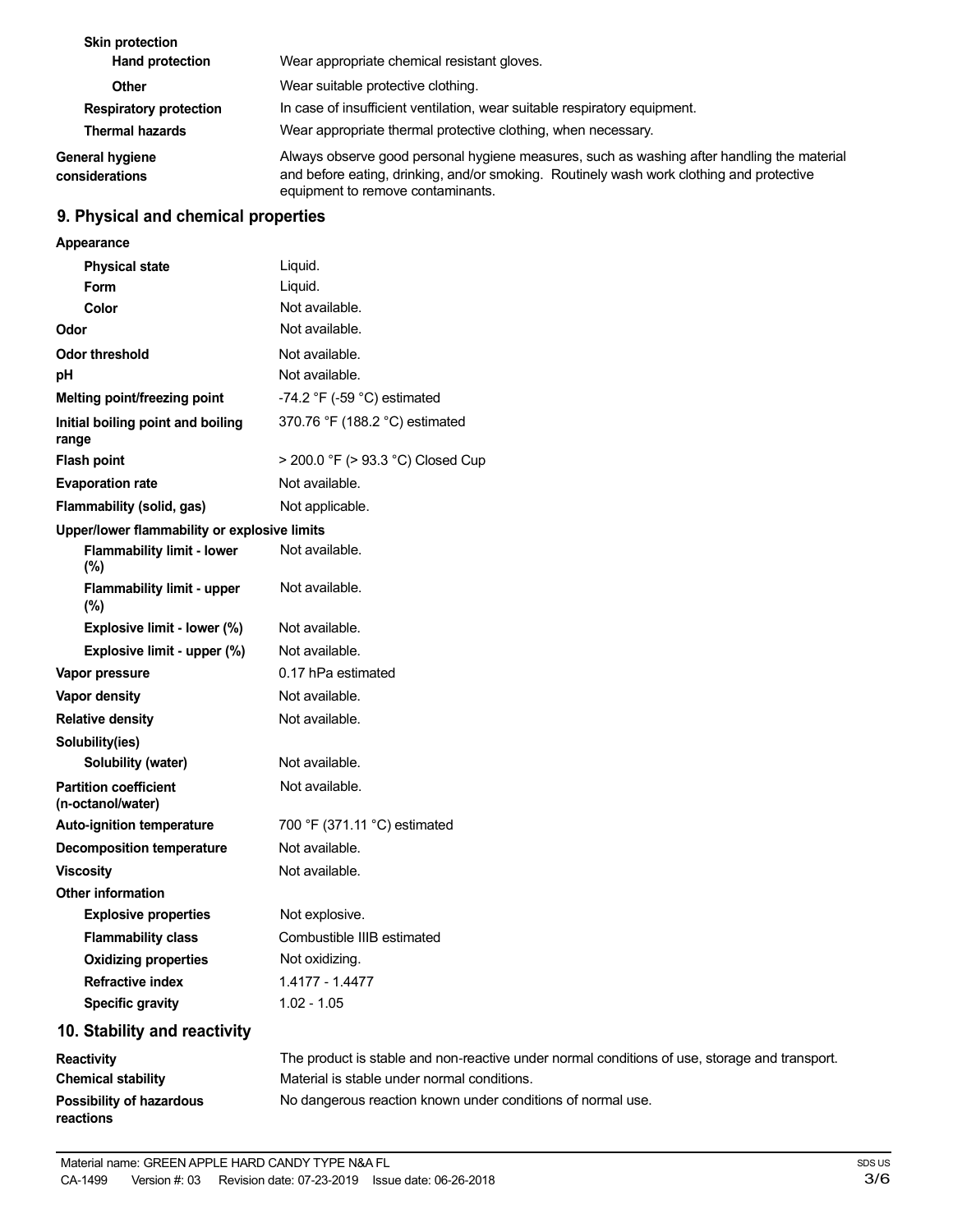| <b>Conditions to avoid</b>                 | Keep away from heat, hot surfaces, sparks, open flames and other ignition sources. Avoid<br>temperatures exceeding the flash point. Contact with incompatible materials. |
|--------------------------------------------|--------------------------------------------------------------------------------------------------------------------------------------------------------------------------|
| Incompatible materials                     | Strong oxidizing agents.                                                                                                                                                 |
| <b>Hazardous decomposition</b><br>products | No hazardous decomposition products are known.                                                                                                                           |

## **11. Toxicological information**

#### **Information on likely routes of exposure**

| <b>Inhalation</b>                                                                  | Prolonged inhalation may be harmful.                                                                                                                                                                  |
|------------------------------------------------------------------------------------|-------------------------------------------------------------------------------------------------------------------------------------------------------------------------------------------------------|
| <b>Skin contact</b>                                                                | No adverse effects due to skin contact are expected.                                                                                                                                                  |
| Eye contact                                                                        | Direct contact with eyes may cause temporary irritation.                                                                                                                                              |
| Ingestion                                                                          | Expected to be a low ingestion hazard.                                                                                                                                                                |
| Symptoms related to the<br>physical, chemical and<br>toxicological characteristics | Direct contact with eyes may cause temporary irritation.                                                                                                                                              |
| Information on toxicological effects                                               |                                                                                                                                                                                                       |
| <b>Acute toxicity</b>                                                              | Not available.                                                                                                                                                                                        |
| <b>Skin corrosion/irritation</b>                                                   | Prolonged skin contact may cause temporary irritation.                                                                                                                                                |
| Serious eye damage/eye<br>irritation                                               | Direct contact with eyes may cause temporary irritation.                                                                                                                                              |
| Respiratory or skin sensitization                                                  |                                                                                                                                                                                                       |
| <b>Respiratory sensitization</b>                                                   | Not a respiratory sensitizer.                                                                                                                                                                         |
| <b>Skin sensitization</b>                                                          | This product is not expected to cause skin sensitization.                                                                                                                                             |
| Germ cell mutagenicity                                                             | No data available to indicate product or any components present at greater than 0.1% are<br>mutagenic or genotoxic.                                                                                   |
| Carcinogenicity                                                                    | Not classifiable as to carcinogenicity to humans.                                                                                                                                                     |
| IARC Monographs. Overall Evaluation of Carcinogenicity<br>Not listed.              |                                                                                                                                                                                                       |
| Not regulated.<br>Not listed.                                                      | OSHA Specifically Regulated Substances (29 CFR 1910.1001-1052)<br>US. National Toxicology Program (NTP) Report on Carcinogens                                                                         |
| <b>Reproductive toxicity</b>                                                       | This product is not expected to cause reproductive or developmental effects.                                                                                                                          |
| Specific target organ toxicity -<br>single exposure                                | Not classified.                                                                                                                                                                                       |
| Specific target organ toxicity -<br>repeated exposure                              | Not classified.                                                                                                                                                                                       |
| <b>Aspiration hazard</b>                                                           | Not an aspiration hazard.                                                                                                                                                                             |
| <b>Chronic effects</b>                                                             | Prolonged inhalation may be harmful.                                                                                                                                                                  |
| 12. Ecological information                                                         |                                                                                                                                                                                                       |
| <b>Ecotoxicity</b>                                                                 | The product is not classified as environmentally hazardous. However, this does not exclude the<br>possibility that large or frequent spills can have a harmful or damaging effect on the environment. |
| Persistence and degradability                                                      | No data is available on the degradability of any ingredients in the mixture.                                                                                                                          |
| <b>Bioaccumulative potential</b>                                                   |                                                                                                                                                                                                       |
| Partition coefficient n-octanol / water (log Kow)<br>PROPYLENE GLYCOL              | $-0.92$<br>NOM NFI                                                                                                                                                                                    |
| <b>Mobility in soil</b>                                                            | No data available.                                                                                                                                                                                    |
| Other adverse effects                                                              | No other adverse environmental effects (e.g. ozone depletion, photochemical ozone creation<br>potential, endocrine disruption, global warming potential) are expected from this component.            |
| 13. Disposal considerations                                                        |                                                                                                                                                                                                       |
| <b>Disposal instructions</b><br><b>Local disposal regulations</b>                  | Collect and reclaim or dispose in sealed containers at licensed waste disposal site.<br>Dispose in accordance with all applicable regulations.                                                        |
|                                                                                    |                                                                                                                                                                                                       |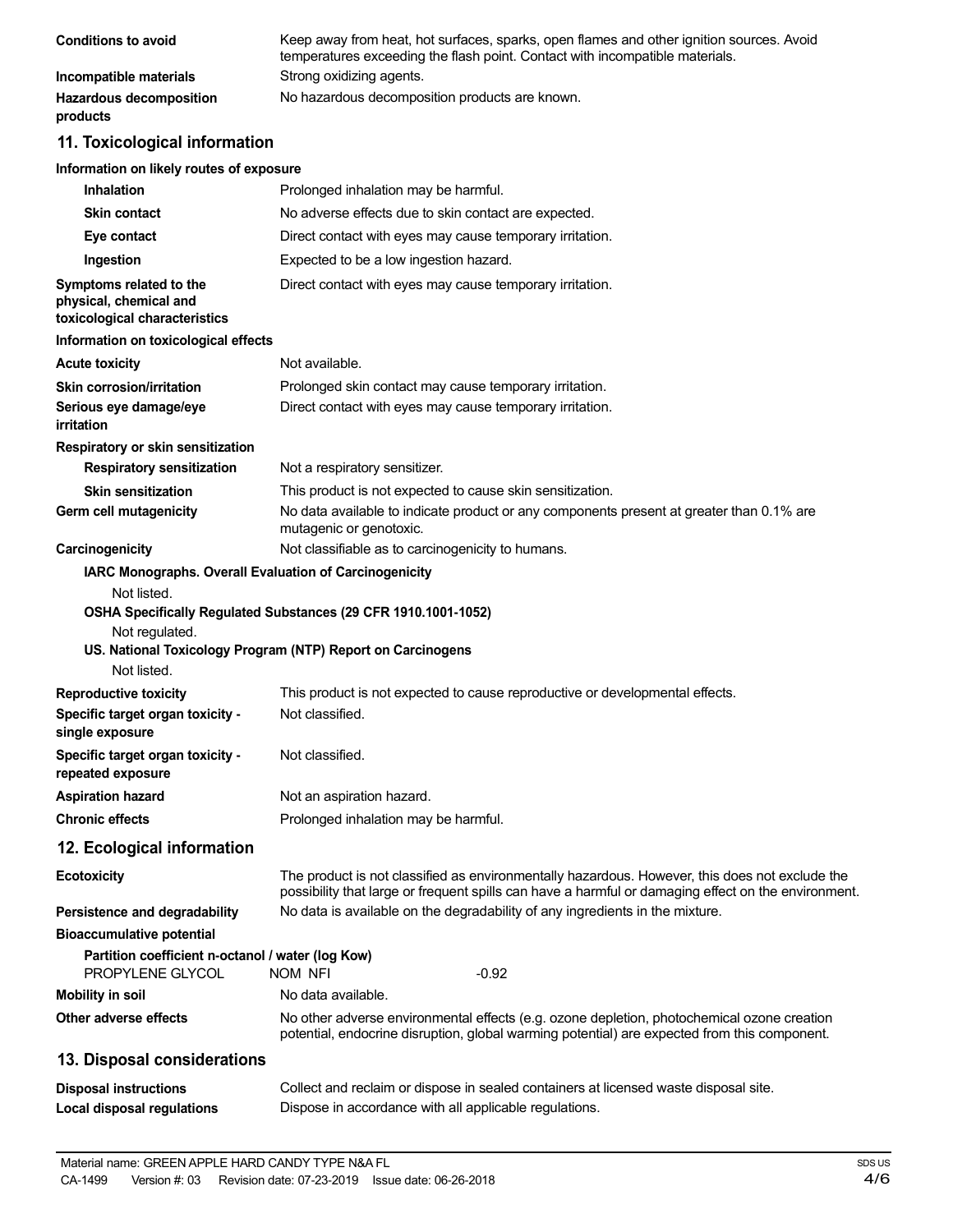| Hazardous waste code                                                               | The waste code should be assigned in discussion between the user, the producer and the waste<br>disposal company.                                                                                                      |                        |
|------------------------------------------------------------------------------------|------------------------------------------------------------------------------------------------------------------------------------------------------------------------------------------------------------------------|------------------------|
| Waste from residues / unused<br>products                                           | Dispose of in accordance with local regulations. Empty containers or liners may retain some<br>product residues. This material and its container must be disposed of in a safe manner (see:<br>Disposal instructions). |                        |
| <b>Contaminated packaging</b>                                                      | Since emptied containers may retain product residue, follow label warnings even after container is<br>emptied. Empty containers should be taken to an approved waste handling site for recycling or<br>disposal.       |                        |
| 14. Transport information                                                          |                                                                                                                                                                                                                        |                        |
| <b>DOT</b>                                                                         |                                                                                                                                                                                                                        |                        |
| Not regulated as dangerous goods.<br><b>IATA</b>                                   |                                                                                                                                                                                                                        |                        |
| Not regulated as dangerous goods.                                                  |                                                                                                                                                                                                                        |                        |
| <b>IMDG</b>                                                                        |                                                                                                                                                                                                                        |                        |
| Not regulated as dangerous goods.                                                  |                                                                                                                                                                                                                        |                        |
| Transport in bulk according to<br>Annex II of MARPOL 73/78 and<br>the IBC Code     | Not established.                                                                                                                                                                                                       |                        |
| 15. Regulatory information                                                         |                                                                                                                                                                                                                        |                        |
| <b>US federal regulations</b>                                                      | This product is not known to be a "Hazardous Chemical" as defined by the OSHA Hazard<br>Communication Standard, 29 CFR 1910.1200.                                                                                      |                        |
| <b>Toxic Substances Control Act (TSCA)</b>                                         |                                                                                                                                                                                                                        |                        |
|                                                                                    | TSCA Section 12(b) Export Notification (40 CFR 707, Subpt. D)                                                                                                                                                          |                        |
| Not regulated.                                                                     |                                                                                                                                                                                                                        |                        |
| <b>CERCLA Hazardous Substance List (40 CFR 302.4)</b>                              |                                                                                                                                                                                                                        |                        |
| Not listed.                                                                        |                                                                                                                                                                                                                        |                        |
| SARA 304 Emergency release notification                                            |                                                                                                                                                                                                                        |                        |
| Not regulated.<br>Not regulated.                                                   | OSHA Specifically Regulated Substances (29 CFR 1910.1001-1052)                                                                                                                                                         |                        |
| Superfund Amendments and Reauthorization Act of 1986 (SARA)                        |                                                                                                                                                                                                                        |                        |
| SARA 302 Extremely hazardous substance<br>Not listed.                              |                                                                                                                                                                                                                        |                        |
| SARA 311/312 Hazardous<br>chemical                                                 | No (Exempt)                                                                                                                                                                                                            |                        |
| SARA 313 (TRI reporting)<br>Not regulated.                                         |                                                                                                                                                                                                                        |                        |
| Other federal regulations                                                          |                                                                                                                                                                                                                        |                        |
|                                                                                    | Clean Air Act (CAA) Section 112 Hazardous Air Pollutants (HAPs) List                                                                                                                                                   |                        |
| Not regulated.                                                                     | Clean Air Act (CAA) Section 112(r) Accidental Release Prevention (40 CFR 68.130)                                                                                                                                       |                        |
| Not regulated.                                                                     |                                                                                                                                                                                                                        |                        |
| <b>Safe Drinking Water Act</b><br>(SDWA)                                           | Not regulated.                                                                                                                                                                                                         |                        |
| <b>US state regulations</b>                                                        |                                                                                                                                                                                                                        |                        |
| <b>California Proposition 65</b><br>more information go to www.P65Warnings.ca.gov. | California Safe Drinking Water and Toxic Enforcement Act of 1986 (Proposition 65): This material<br>is not known to contain any chemicals currently listed as carcinogens or reproductive toxins. For                  |                        |
| <b>International Inventories</b>                                                   |                                                                                                                                                                                                                        |                        |
| Country(s) or region                                                               | <b>Inventory name</b>                                                                                                                                                                                                  | On inventory (yes/no)* |
| Australia                                                                          | Australian Inventory of Chemical Substances (AICS)                                                                                                                                                                     | Yes                    |
| Canada                                                                             | Domestic Substances List (DSL)                                                                                                                                                                                         | No.                    |
| Canada                                                                             | Non-Domestic Substances List (NDSL)                                                                                                                                                                                    | No.                    |